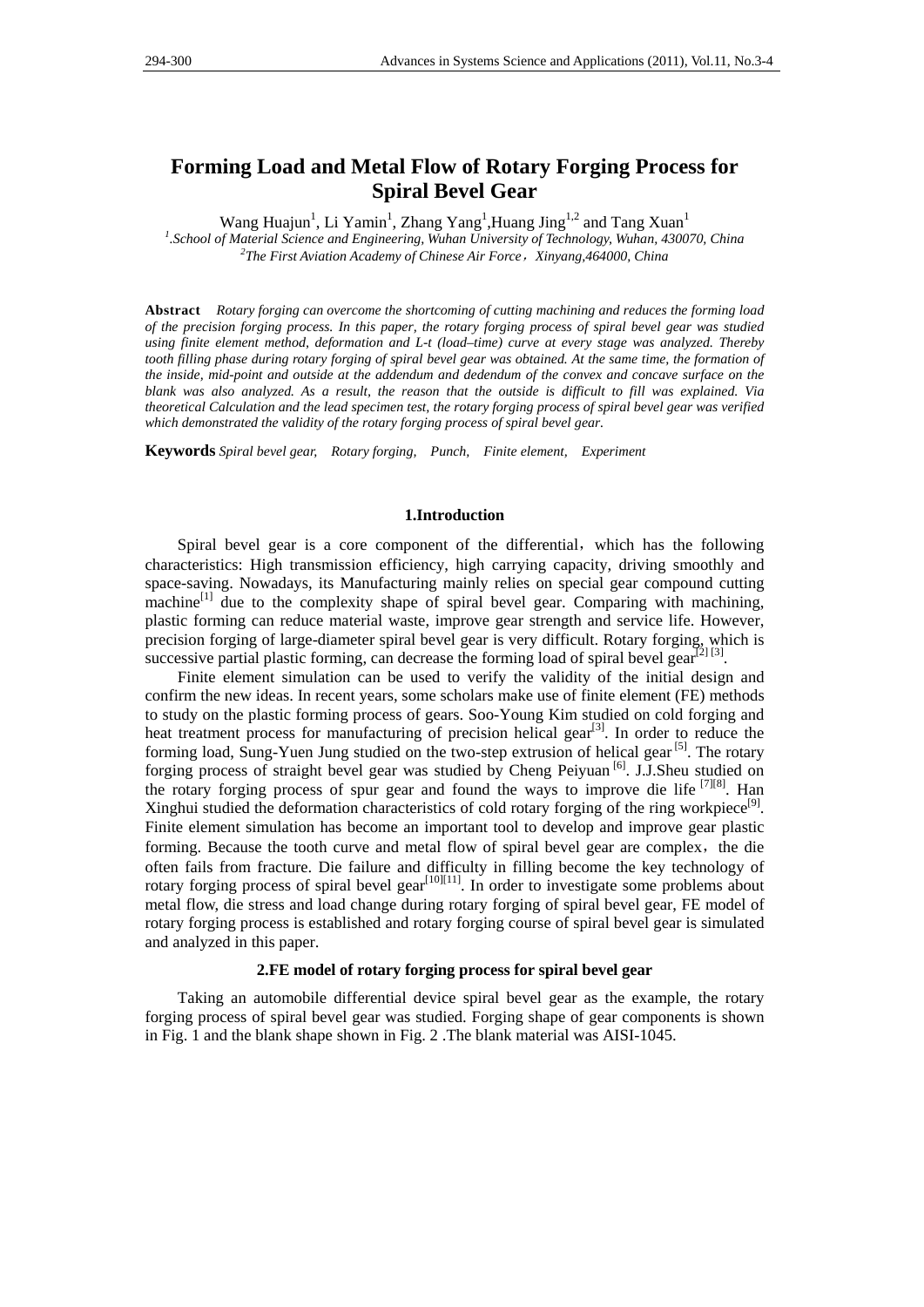

Fig.1. The rotary forging model of spiral bevel gear Fig.2. The blank of spiral bevel gear

Fig. 3 shows the finite element model of the rotary forging process for spiral bevel gear. The blank was fixed on the centre of die and the deformation on inner wall was constraint, so the gear was formed by the punch. The constant friction model was adopted for the contact between punch and blank as well as die and blank, and the friction coefficient was 0.12.



Fig.3.The FE model of spiral bevel gear for rotary forging

# **3.Analysis of rotary forging Load**

# **3.1load-time curve**

The load-time curve during rotary forging process of spiral bevel gear was shown in Fig.4. The figurowed that spiral bevel gear forming process is divided into three phases: free upsetting stage, tooth filling stage, tooth corner filling stage.

1) Free upsetting stage: From the beginning up to 1.5sec; because of the existence of the gap between the blank and die, the deformation at this stage is equivalent to free upsetting process. The forming load increases quickly and the maximum load was  $1\times10^{6}$ N.



Fig.4.The load –time curve of rotary forging

2) Tooth filling stage: From 1.5sec to 4.5sec. Some metal close to the die tooth moves into the tooth impression. Other metal flows back axially or horizontally due to the obstruction of tooth impression. Deformation at this stage is equivalent to forward extrusion with small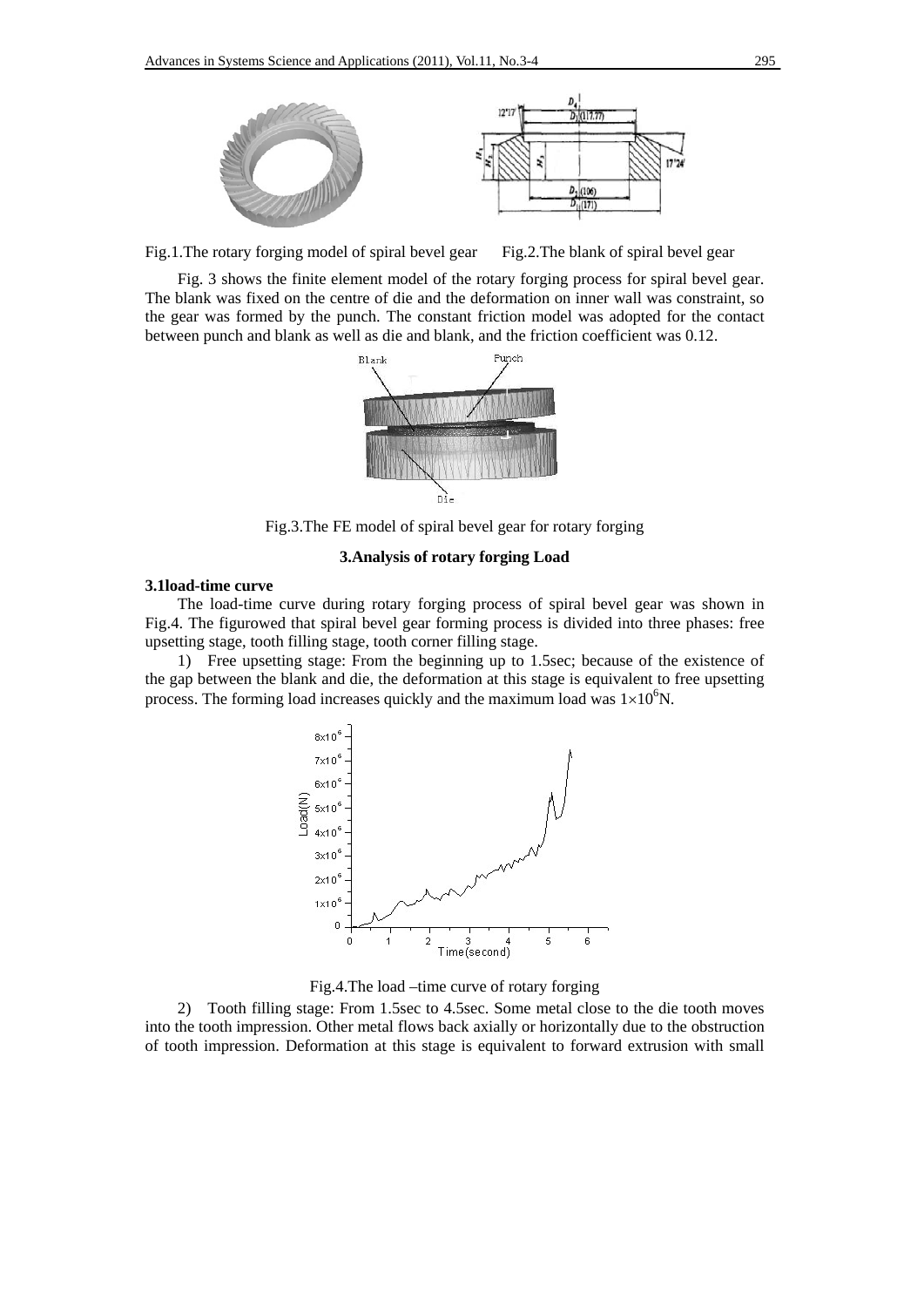cone angle; the tooth profile forms gradually. The load increase slowly and the maximum load is  $3\times10^6$ N.

3) Tooth corner filling stage: From 4.5sec to 5.6sec; metal overcome friction resistance and move into the tooth corner. The load surge and the maximum load is  $7.5 \times 10^6$ N. This stage is a decisive stage during forming, for it determines the tonnage of forging equipment, prefabricated blank and precision die shape and so on.

# **3.2The deformation process of rotary forging**

Fig.5 shows the deformation of blank during the rotary forging process, which is obtained from the simulation. As shown, the blank deformation begins from the outside section near the middle, followed by a steady teeth body filling with a uniform flash at the outer and inner edge as shown in Fig.5c. Finally, while metal flows into the tooth corner, the flash becomes thinner and larger because the gap between the punch and the die reduces.



# **3.3The distribution of effective strain**

The distribution of effective strain on the blank at the final stage is shown in Fig.11. It can be seen that greatest effective concentrates on the inner and outer lateral flashes. The width of the outer flash is 9.5mm and the inner flash is 8.5mm by measure. Effective strain can reflect the forming load approximately. Thus, large lateral flash consumes large forming road at the final stage of rotary forging process, which causes the load increase to  $7.5 \times 10^6$ N sharply. So reduce the flash area at the final forming stage is necessary.



Fig.11. Effective strain of work piece

### **4.The metal flow**

# **4.1 The overall flow of metal**

In the forming process, the metal flows along the circumferential direction shown in Fig.6. The circumferential size becomes large and the axial size becomes small. At the area which rolling part contacted with punch , both sides metal was squeezed like a wedge then flow circumferentially and gathered to the opposite of the wedge, as shown in Fig.6b. One side of the wedge, metal flows towards the die; the other side metal flows towards the punch, as shown in Fig.6c. Metal being rolled flows complexly and the tooth shape was changed, which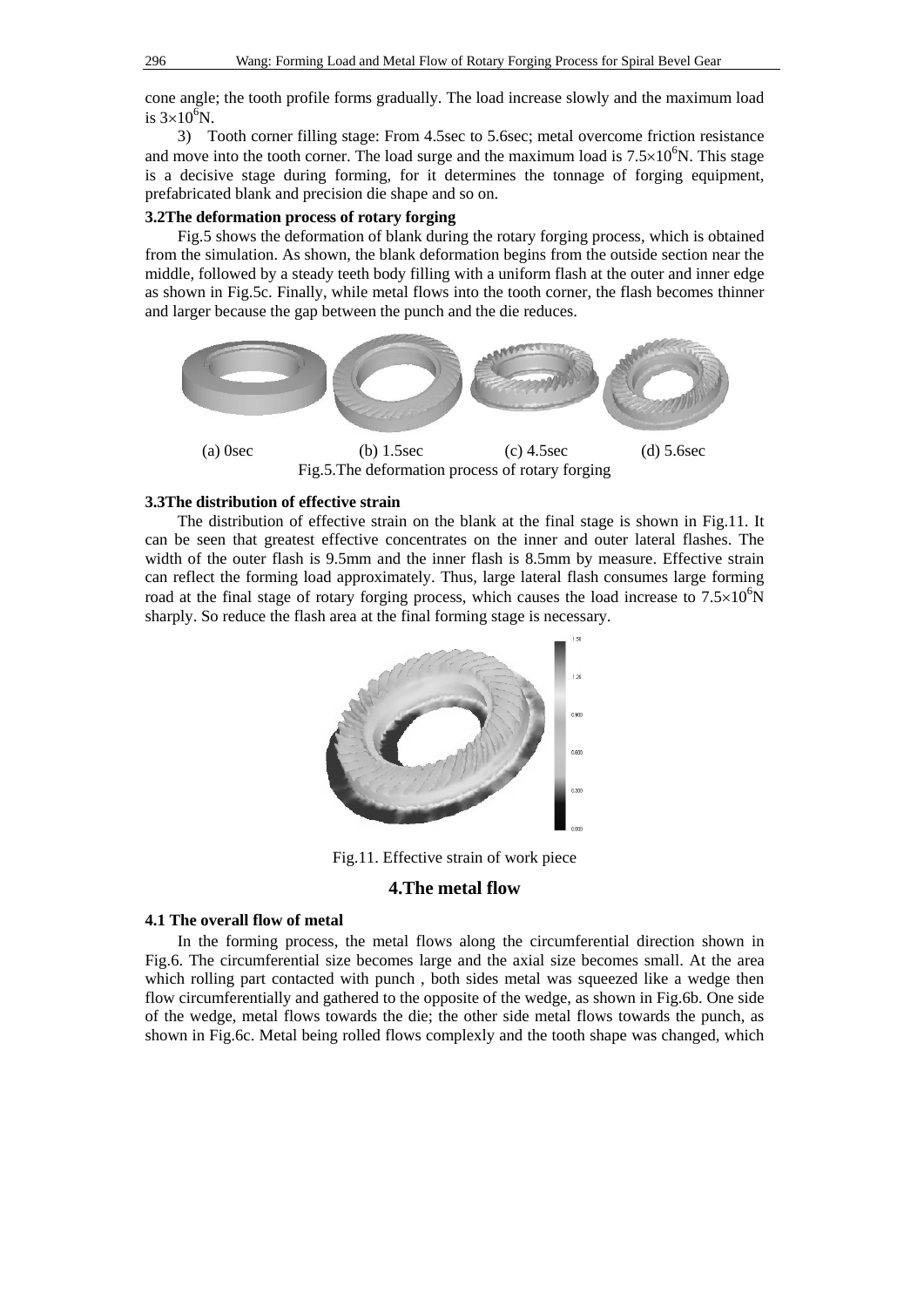lead to a deviation between the direction of metal flow and feeding, as shown in Fig.6d.



Fig.6. Total velocity

**4.2 Metal deformation at the addendum** 



(a) The selected points on the formed part (b) The tracking points on the initial blank



(c) The tangential strain (d) The effective strain

Fig.7. Deformation of the selected points at the addendum

The convex and the concave shapes of a spiral bevel gear are dissimilar. In order to study the deformation of the convex and concave surface at the addendum, some points are selected: P1, P2, P3, the inside, mid-point, outside points at the convex surface, respectively; corresponding to them , P4, P5, P6, the inside, mid-point and outside at the concave surface, as shown in Fig.7a.

After tracking their position and plastic deformation, the selected points at the addendum of the convex and concave can be found on the cone surface of the blank, as shown in Fig.7b, and the points at the outside of the concave and convex produce the largest tangential displacement relatively than others, followed by the mid points, and the inner points are the smallest shown in Fig.7c.

Effective strain of the selected points is shown in Fig.7d which consists with tangential strain trend. The outside portion is difficult to fill except increasing the load.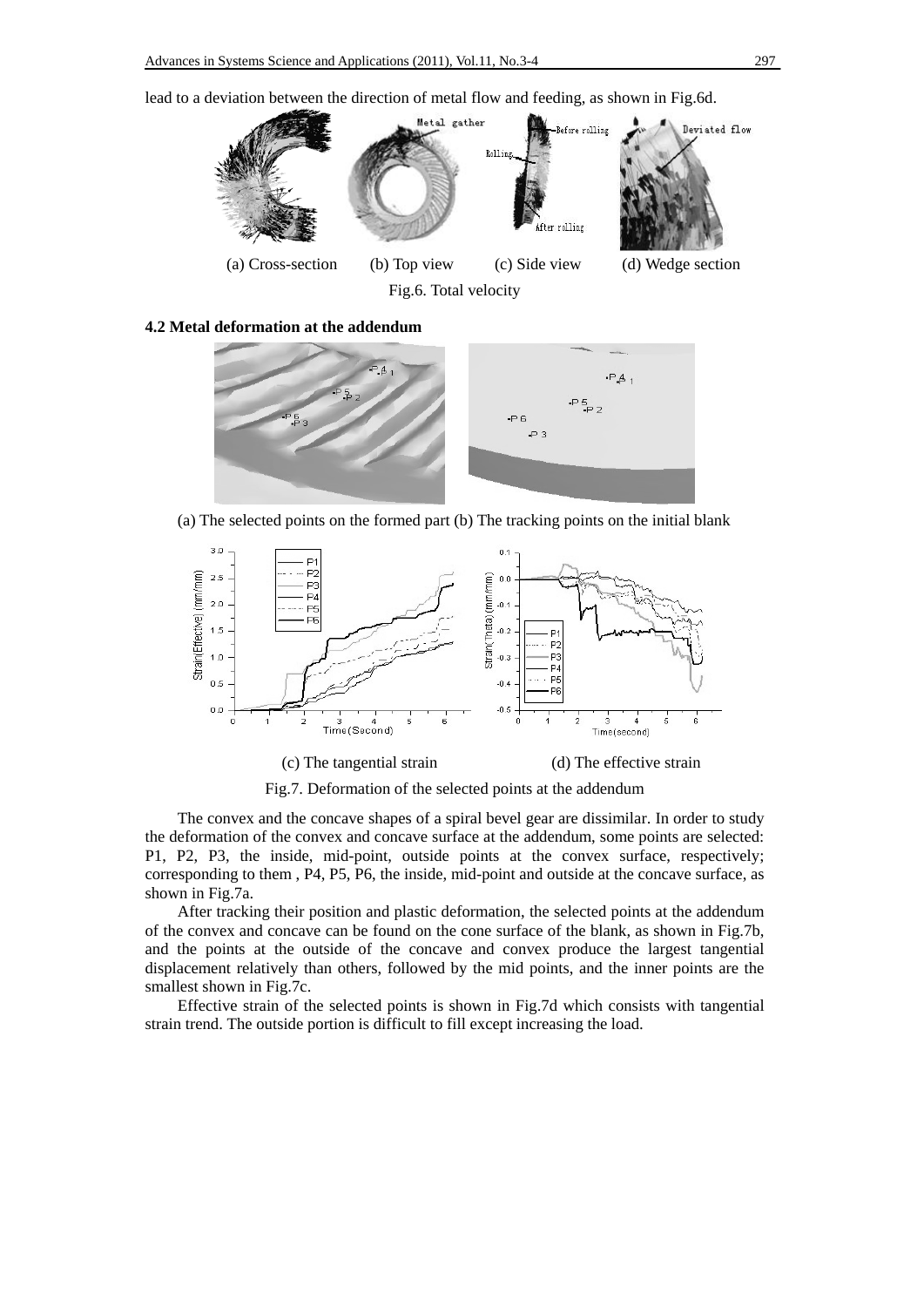### **4.3 Metal deformation at the dedendum**

The same method was used to analyze the deformation at the dedendum, some points were selected: P1, P2, P3, the inside, mid-point, outside points at the convex surface, respectively, corresponding to them, P4, P5, P6, the inside, mid-point, outside points at the concave surface, as shown in Fig. 8a. Fig.8b shows the points on the initial blank, and it can be found that they are all under the cone surface of the blank. As Fig.8c shows, the points at the outside of the concave and convex surfaces produce the largest effective strain, relatively than others, followed by the mid points, and the inside points are the smallest.



(a)The selected points on the formed part (b)The tracking points on the initial blank

# (c)The effective strain

Fig.8.The deformation of the selected points at the dedendum

# **5.Theoretical calculation and Forming test**

# **5.1 Theoretical Calculation**

The width of the outer flash is 9.5mm by measure and the inner flash is 8.5mm. So the outer radius of the blank is 95mm, and the inner radius is 44mm. Radius values are inputted into the formula of contact surface area ratio of circular pieces during rotary forging process [2], and obtained (Formula 1).

$$
\lambda = (0.4\sqrt{Q} + 0.14Q)(1.01 - 0.31\frac{r_1}{R_1})
$$
  
=  $(0.4 \times \sqrt{\frac{1.5}{2 \times 95 \times tg3^\circ}} + 0.14 \times \frac{1.5}{2 \times 95 \times tg3^\circ}) \times (1.01 - 0.31 \times \frac{44}{95})$  (1)  
= 0.1527

Inputting  $\lambda$  into the calculating load formulation <sup>[2]</sup>, it was obtained:

$$
P = \lambda F K \sigma_s
$$
  
= 0.1527×3.14×(95<sup>2</sup> - 44<sup>2</sup>)×1.9×903 (2)

 $= 5.83 \times 10^6 N$ 

Where  $\lambda$  is the contact surface ratio, F is the contact surface, Q is the relative feeding, K is the coefficient of upsetting.

Load-time curve of rotary forging for spiral bevel gear (fig.4) shows that the stable forming force was about  $6\times10^{6}$  N, the theoretical value is  $5.83\times10^{6}$ N according to formula (2). The forming force based on the FE simulation is close to the theoretical calculation. This fact shows that the FE simulation about the rotary forging process for spiral bevel gear is successful.

### **5.2 Forming test**

In order to verify the validity of simulation, a test was done using lead as the test material. The blank shape is shown in Fig.2, and its volume designed by equal volume method. The forming process during rotary forging was shown in Fig.9. It can be found that the tooth filling process and the flash deformation obtained by simulation show good agreement with that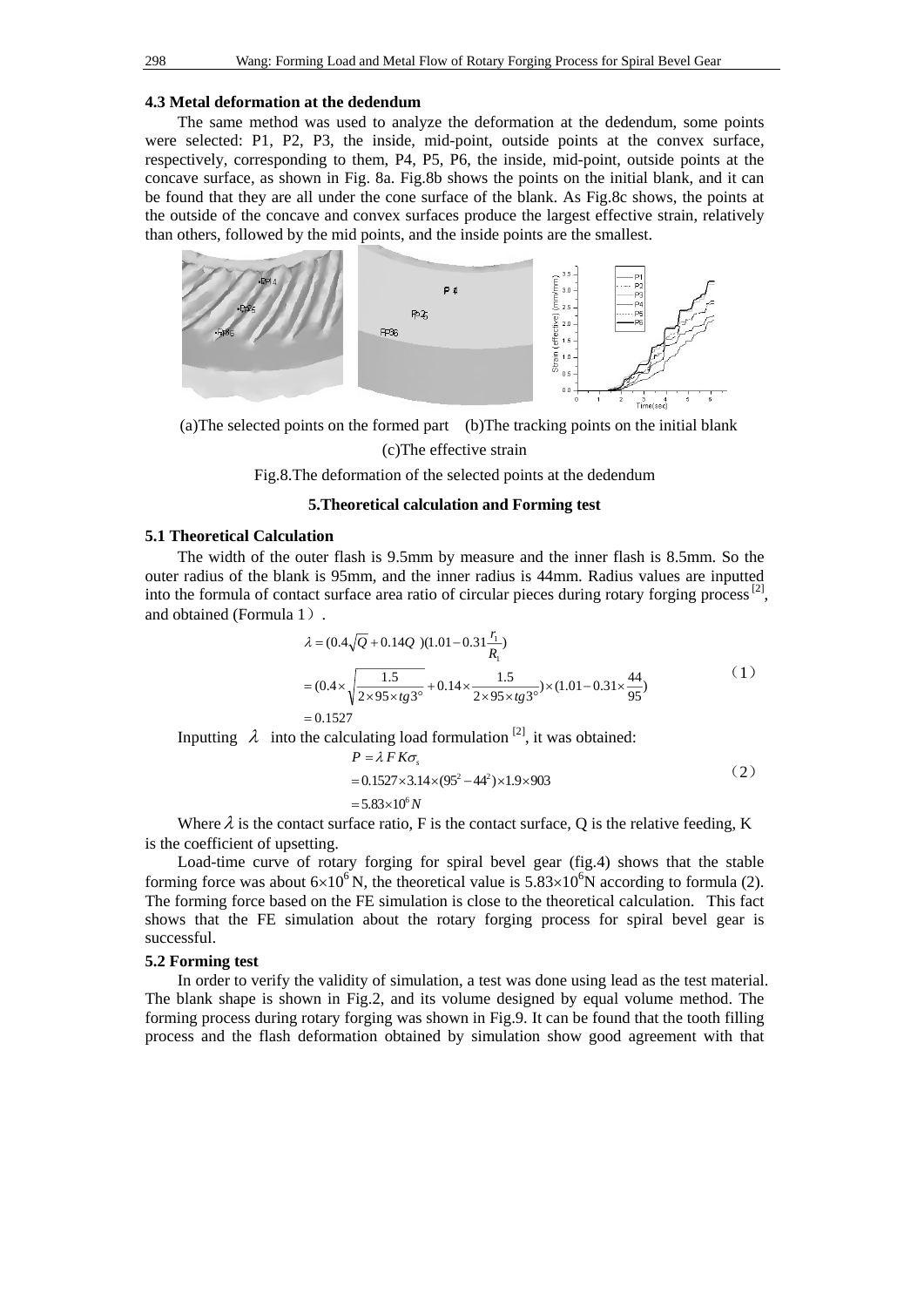obtained by the test. Tooth is full-profile, which demonstrates that the rotary forging process of a spiral bevel gear is feasible.



Fig.9.The experiment of tooth filling process

### **6.Conclusion**

Spiral bevel gears have different convex and concave shape, long and spiral teeth, so the rotary forging process of spiral bevel gear is a complicated engineering. In this paper, the rotary forging process of spiral bevel gear was studied using DEFORM-3D and test methods. Through the study on the rotary forging process of spiral bevel gear, the deformation and load at every stage and the tooth filling characteristics are obtained. The main results of specific studies are as follows:

- (1) During the rotary forging process of spiral bevel gear, the course of metal-filled cavity is divided into three stages and at the final stage the flash is large and the load is excessive.
- (2) The largest strain at the outside points is the reason why it is difficult to fill totally at the outer portion.
- (3) Via theoretical calculation and the lead specimen test, the feasibility and validity of the rotary forging process for spiral bevel gear was verified.

# **Acknowledgements**

The research is supported by the Scientific Foundation for Hubei in China (2007ABA214) and the Fundamental Research Funds for the Central Universities (2010-ZY-CL-046).

### **References**

- [1] ZENG Tao. Spiral bevel gear design and processing Harbin: Harbin Institute of Technology Press,1989
- [2] PEI Xinghua, ZHANG Meng, HU Yamin. Rotary Forging. Beijing: Machinery Industry Press, 1991.
- [3] Soo-Young Kim, Satoshi Kubota and Masahito Yamanaka. 'Application of CAE in cold forging and heat treatment processes for manufacturing of precision helical gear part.'[J] Journal of Materials Processing Technology. 2008,201(1-3) : 25~31.
- [4] Wang G.C, Zhao G. Q. 'Simulation and analysis of rotary forging a ring workpiece using finite element method'[J]. Finite Elem. Anal. Des. 2002,38 (12): 1151~1164
- [5] Sung-Yuen Jung, Myung-Chang Kang and Chul Kim. 'A Study on the Extrusion by a two-step process for manufacturing helical gear'[J]. The International Journal of Advanced Manufacturing Technology. 2008,41**:** 684**~**693.
- [6] CHENG Peiyuan, HU Rui and HUA Lin. 'Finite Element Analysis of Rotary Forging in Straight Tooth Bevel Gear'[J]. Hot Working Technology. 2006,35(21) : 65~68.
- [7] J.J. Sheu and C.H.Yu. 'The die failure prediction and prevention of the orbital forging process'[J]. Journal of Materials Processing Technology. 2008,201(1-3) : 9~13.
- [8] J.J.Sheu and C.H.Yu. The Cold Orbital 'Forging Die and Process Design of a Hollow Ring Gear Part'[C]. Proc. Of the The 35th International MATADOR Conference. Taipei (2007) 111~114.
- [9] Han Xinghui, Hua Lin.'3D FE modeling of cold rotary forging of a ring workpiece' Journal of Materials Processing Technology.2009,209(12-13):5353~5362.